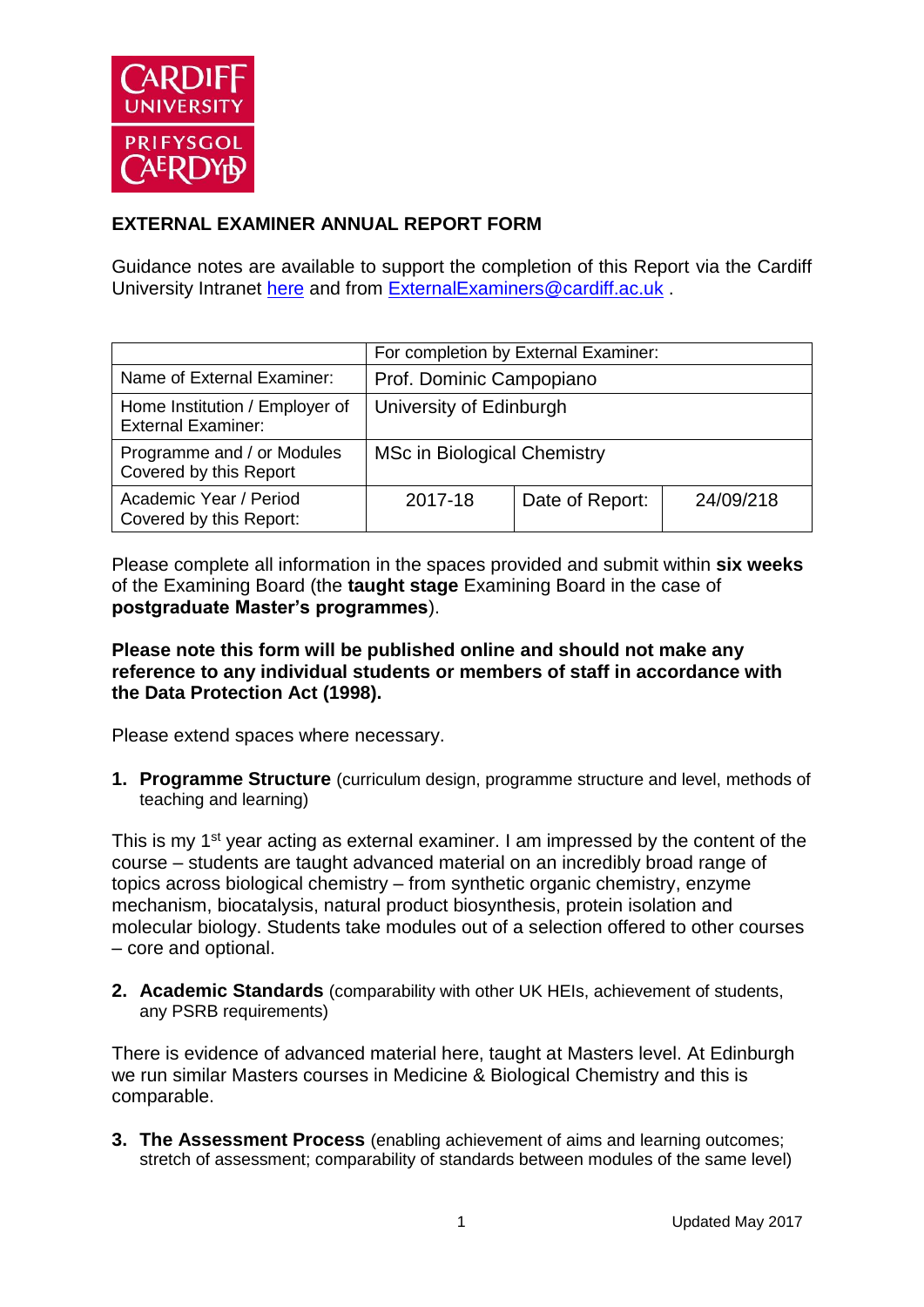I received the exam questions and model answers in good time (although in some cases under separate post). These were of high quality – I gained electronic access to some lecture material (sometimes difficult to navigate through course structure, see below) and this gave me an insight into what was taught. The students are asked to attempt 3 from 4 questions in 2 hours which is fair. At my visit at the June exam board I got to see the exam scripts and these were fairly marked with clear annotations of marks and comments justifying these.

## **4. Year-on-Year Comments**

[Previous External Examiner Reports are available from the Cardiff University Website [here.](https://www.cardiff.ac.uk/public-information/quality-and-standards/external-examiner-reports)]

At my first June exam board visit it was useful to get my head around all the different examined elements of the course – there are 13 including the project. At my follow up visit in September I was given an overview of the modules an MSc student would take. This helped a great deal.

In June we met ~6-8 students across various courses Masters and MSc degrees mainly from the MSc in Catalysis. The "home" students gave very +ve feedback of the courses and material. There is no doubt it helps being a Cardiff or UK student. They highlighted some timetabling clashes that should be sorted out in future since it appeared to exclude course combinations. The two foreign students we met felt a little but lost when they first arrived and this could be remedied with more one to one contact in those first crucial weeks.

Seven students took the 2018 block of exams I saw grades for at the June exam board. There was one outstanding student, one fairly good student but the others appeared to have failed at least 3 or 4 modules. Two were interrupted and two withdrawn. The entrance qualifications of these students may be a factor here.

At the September board I saw exam papers and scripts for two students. Both passed well. I noted that one student had gone from a 36% fail in Biocatalysis 1 to an 80% pass at the resit. It was explained that this grade would be capped at 50% a University rule - this a pity since this student was clearly now showing great understanding of this material. It is worth asking – what had changed between exams?

I saw a Project report for one student (grade 54) and the marking was fair and appropriate and I looked at a similar biological project from the Medicinal Chemistry course (grade 68) for comparison.

The excellent student from the June board has been deferred and I look forward to their project report.

**5. Preparation for the role of External Examiner (for new External Examiners only)** (appropriateness of briefing provided, visits to School, programme handbooks and supporting information)

I am getting my head around all the elements in this MSc. As mentioned above I received the exam Qs and As in good time (Nov 2017) but I would ask you to adopt a standard pro forma/template for model answers. I liked the use of clear red/back text in the Biocatalysis 1 module for Qs and As. The layout of the modules within a course helped.

At my home institution we don't have resits for our Masters courses and I would say it must be difficult to keep track of the students across cohorts - you do very well to manage this, giving students as much opportunity to pass.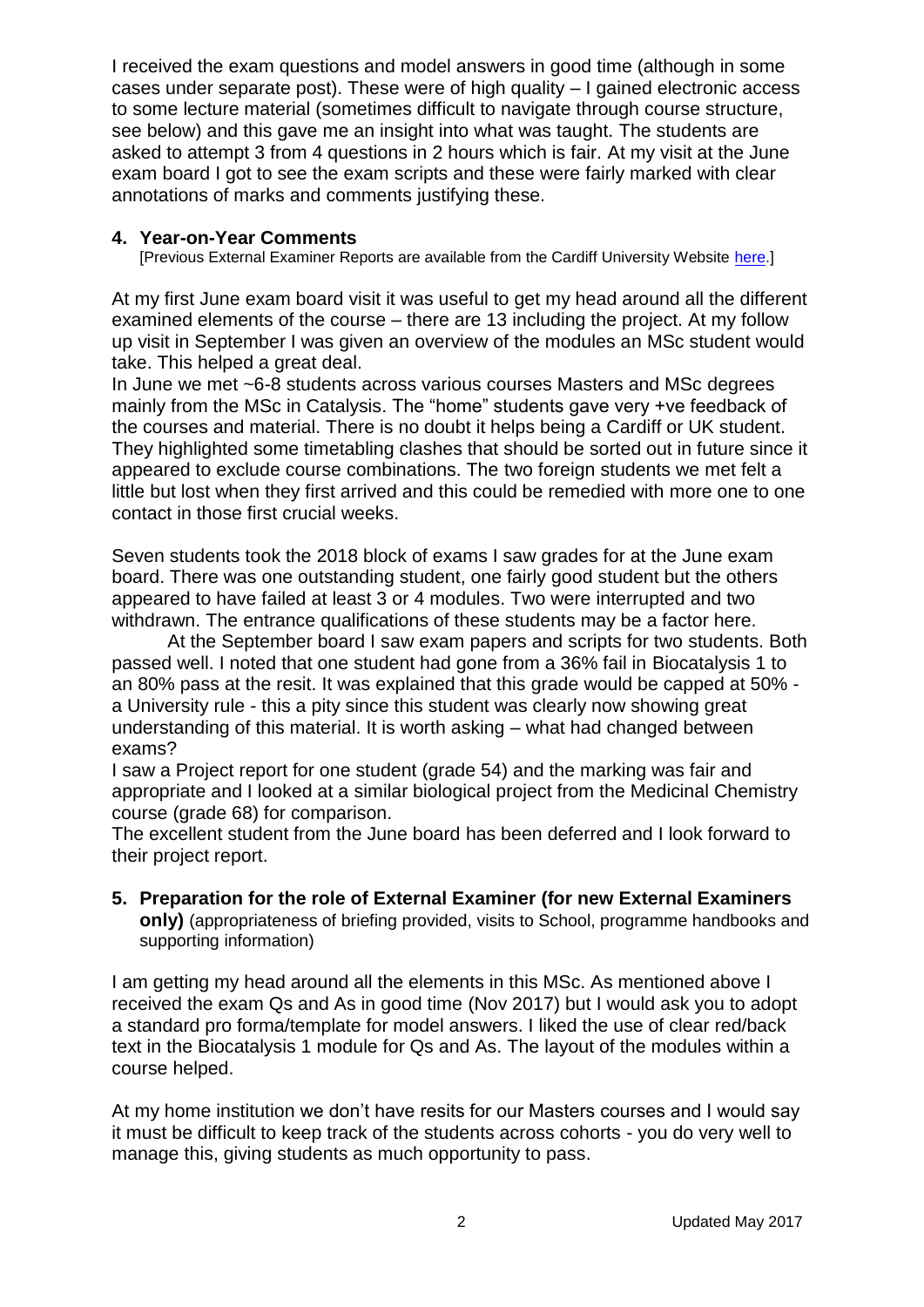**6. Noteworthy Practice and Enhancement** (good and innovative practice in learning, teaching and assessment; opportunities for enhancement of learning opportunities)

None so far.

**7. Appointment Overview (for retiring External Examiners only)** (significant changes in standards, programme/discipline developments, implementation of recommendations, further areas of work)

## **8. Annual Report Checklist**

Please include appropriate comments within Sections 1-7 above for any answer of 'No'.

|                                          |                                                                                                                                                             | <b>Yes</b><br>(Y) | <b>No</b><br>(N) | N/A<br>(N/A) |
|------------------------------------------|-------------------------------------------------------------------------------------------------------------------------------------------------------------|-------------------|------------------|--------------|
| <b>Programme/Course Information</b>      |                                                                                                                                                             |                   |                  |              |
| 8.1                                      | Did you receive sufficient information about the Programme and<br>its contents, learning outcomes and assessments?                                          | Y                 |                  |              |
| 8.2                                      | Were you asked to comment on any changes to the assessment<br>of the Programme?                                                                             |                   | N                |              |
| <b>Draft Examination Question Papers</b> |                                                                                                                                                             |                   |                  |              |
| 8.3                                      | Were you asked to approve all examination papers contributing<br>to the final award?                                                                        | Y                 |                  |              |
| 8.4                                      | Were the nature, spread and level of the questions appropriate?                                                                                             | Y                 |                  |              |
| 8.5                                      | Were suitable arrangements made to consider your comments?                                                                                                  | Y                 |                  |              |
| <b>Marking Examination Scripts</b>       |                                                                                                                                                             |                   |                  |              |
| 8.6                                      | Did you receive a sufficient number of scripts to be able to assess<br>whether the internal marking and classifications were appropriate<br>and consistent? | Y                 |                  |              |
| 8.7                                      | Was the general standard and consistency of marking<br>appropriate?                                                                                         | Y                 |                  |              |
| 8.8                                      | Were the scripts marked in such a way as to enable you to see<br>the reasons for the award of given marks?                                                  | Y                 |                  |              |
| 8.9                                      | Were you satisfied with the standard and consistency of marking<br>applied by the internal examiners?                                                       | Y                 |                  |              |
| 8.10                                     | In your judgement, did you have the opportunity to examine a<br>sufficient cross-section of candidates' work contributing to the<br>final assessment?       | Y                 |                  |              |
|                                          | <b>Coursework and Practical Assessments</b>                                                                                                                 |                   |                  |              |
| 8.11                                     | Was the choice of subjects for coursework and / or practical<br>assessments appropriate?                                                                    | Y                 |                  |              |
| 8.12                                     | Were you afforded access to an appropriate sample of<br>coursework and / or practical assessments?                                                          | Y                 |                  |              |
| 8.13                                     | Was the method and general standard of assessment<br>appropriate?                                                                                           | Y                 |                  |              |
| 8.14                                     | Is sufficient feedback provided to students on their assessed<br>work?                                                                                      | Y                 |                  |              |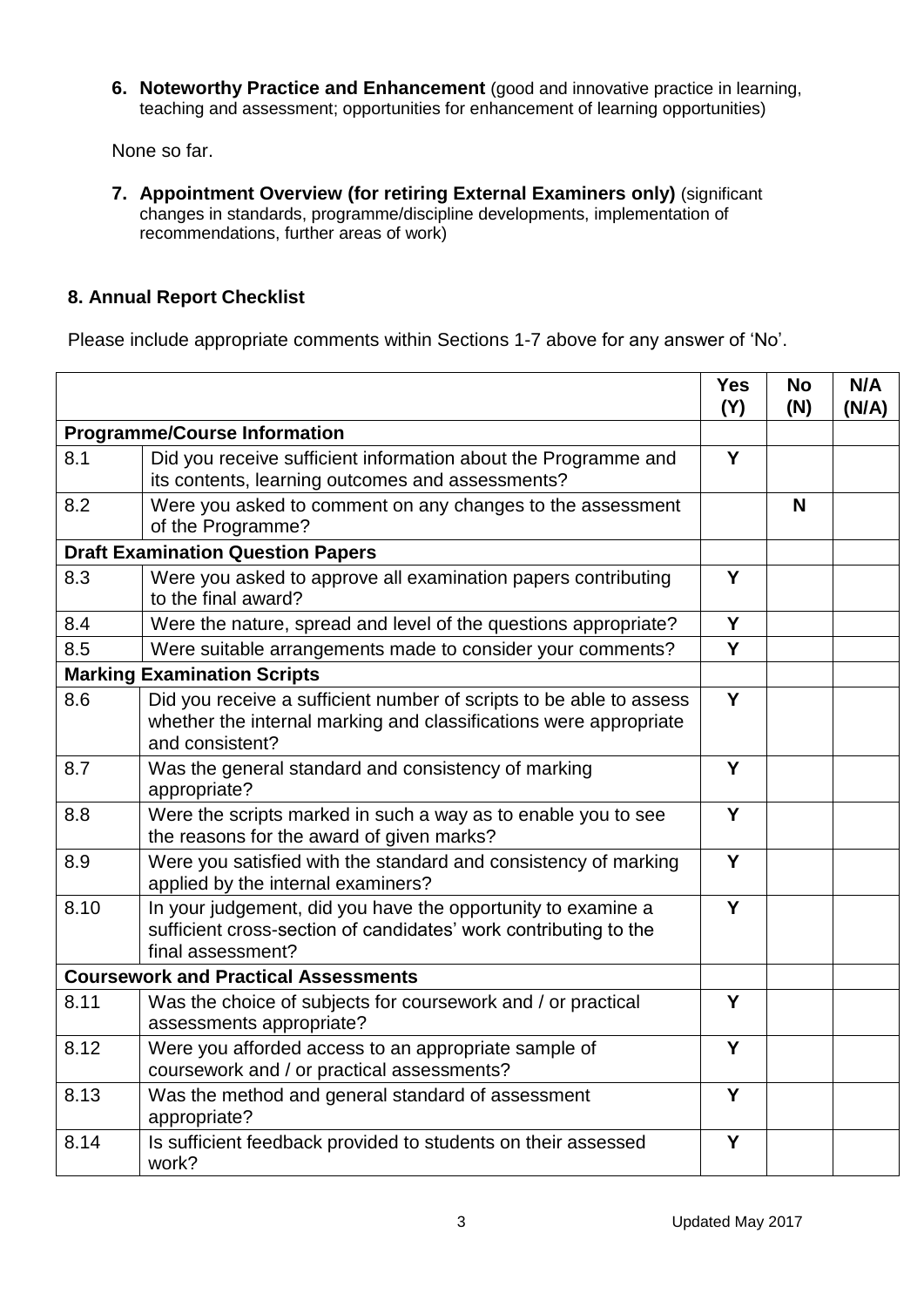|      | <b>Clinical Examinations (if applicable)</b>                                                                                                                                                                                                                                                                      |   |   |  |
|------|-------------------------------------------------------------------------------------------------------------------------------------------------------------------------------------------------------------------------------------------------------------------------------------------------------------------|---|---|--|
| 8.15 | Were satisfactory arrangements made for the conduct of clinical                                                                                                                                                                                                                                                   |   |   |  |
|      | assessments?                                                                                                                                                                                                                                                                                                      |   |   |  |
|      | <b>Sampling of Work</b>                                                                                                                                                                                                                                                                                           |   |   |  |
| 8.16 | Were you afforded sufficient time to consider samples of<br>assessed work?                                                                                                                                                                                                                                        |   |   |  |
|      | <b>Examining Board Meeting</b>                                                                                                                                                                                                                                                                                    |   |   |  |
| 8.17 | Were you able to attend the Examining Board meeting?                                                                                                                                                                                                                                                              | Y |   |  |
| 8.18 | Was the Examining Board conducted properly, in accordance with<br>established procedures and to your satisfaction?                                                                                                                                                                                                | Y |   |  |
| 8.19 | Cardiff University recognises the productive contribution of<br>External Examiners to the assessment process and, in particular,<br>to the work of the Examining Board. Have you had adequate<br>opportunities to discuss the Programme and any outstanding<br>concerns with the Examining Board or its officers? | Y |   |  |
|      | <b>Joint Examining Board Meeting (if applicable)</b>                                                                                                                                                                                                                                                              |   |   |  |
| 8.20 | Did you attend a Composite Examining Board, i.e. one convened<br>to consider the award of Joint Honours degrees?                                                                                                                                                                                                  |   |   |  |
| 8.21 | If so, were you made aware of the procedures and conventions<br>for the award of Joint Honours degrees?                                                                                                                                                                                                           |   |   |  |
| 8.22 | Was the Composite Examining Board conducted according to its<br>rules?                                                                                                                                                                                                                                            |   |   |  |
|      | <b>Examination of Master's Dissertations (if applicable)</b>                                                                                                                                                                                                                                                      |   |   |  |
| 8.23 | Did you receive a sufficient number of Dissertations to be able to<br>assess whether the internal marking and classifications were<br>appropriate and consistent?                                                                                                                                                 | Y |   |  |
| 8.24 | Was the sample in accordance with the University's sampling<br>guidelines (guidelines provided below)?                                                                                                                                                                                                            | Y |   |  |
| 8.25 | Were you satisfied with the standard and consistency of marking<br>applied by the Internal Examiners?                                                                                                                                                                                                             | Y |   |  |
| 8.26 | Were you able to attend the Master's Degree (Dissertation) Stage<br><b>Examining Board?</b>                                                                                                                                                                                                                       |   | N |  |
| 8.27 | If so, was the Examining Board conducted properly and in<br>accordance with established procedures?                                                                                                                                                                                                               |   |   |  |
| 8.28 | Were the schemes for marking and classification correctly<br>applied?                                                                                                                                                                                                                                             |   |   |  |
| 8.29 | Were the standards of the awards recommended appropriate?                                                                                                                                                                                                                                                         |   |   |  |
| 8.30 | <b>Comments on the Examination of Master's Dissertations.</b> Please provide any<br>comments you may wish to make on the issues raised above.                                                                                                                                                                     |   |   |  |